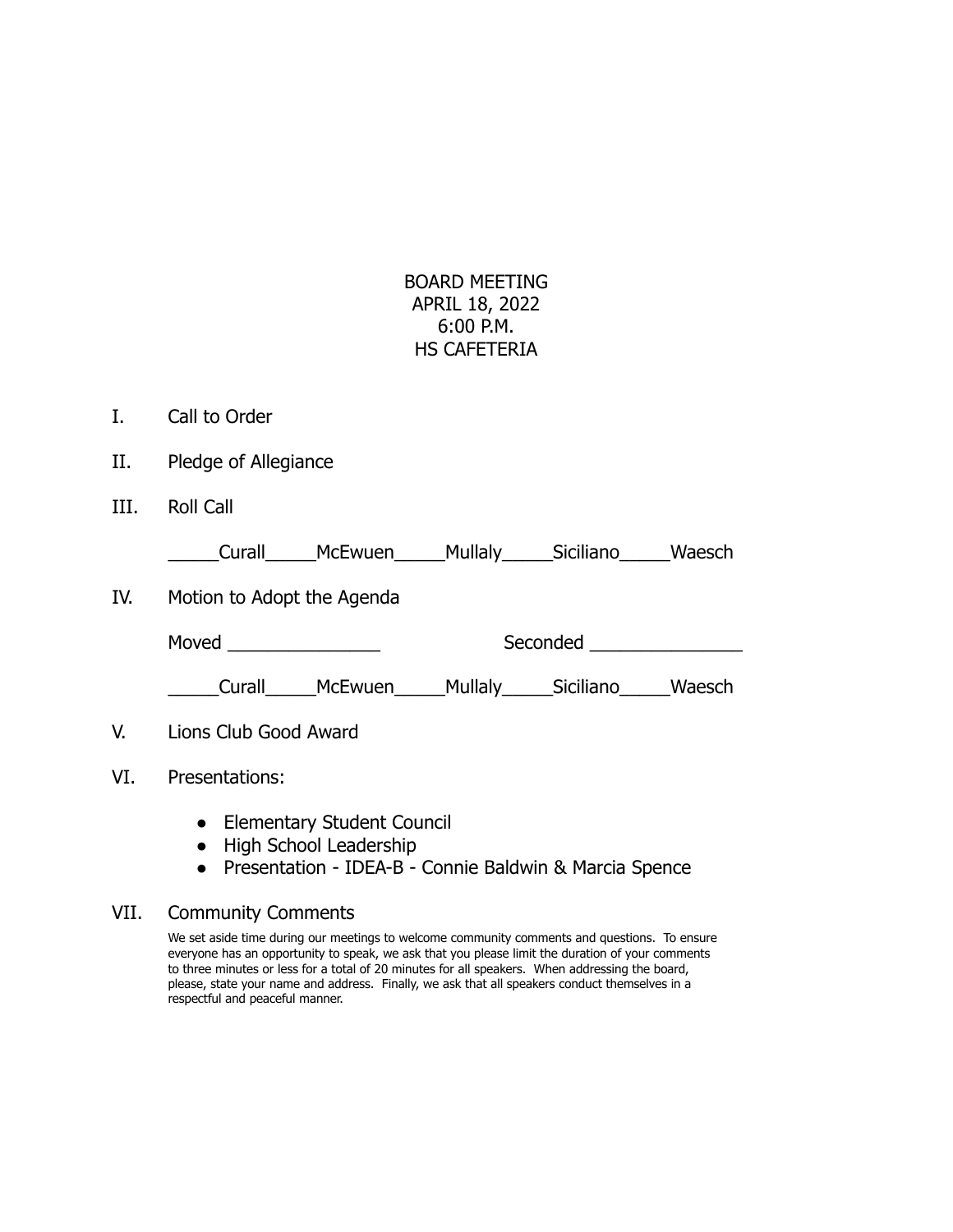- VIII. Treasurer's Reports/Recommendations:
	- 1. Resolution to:

Waive the reading and approve the minutes of the following meetings:

March 14, 2022 - Board Meeting April 4, 2022 - Special Board Meeting

Approve the monthly financial reports as submitted, with the authorization for the payment of bills and appropriation modifications as necessary.

| Moved  |                |         | Seconded  |        |
|--------|----------------|---------|-----------|--------|
| Curall | <b>McEwuen</b> | Mullaly | Siciliano | Waesch |

2. Resolution to approve the addendum for the Summit Educational Service Center for fiscal years 2021, 2022 & 2023 related service and excess cost agreements. The Summit ESC agrees to comply with the requirements of 45 CFR  $164.504(e)(1)$  for safeguarding and limiting access to information concerning beneficiaries:

Acknowledges it will allow representatives of the US Department of Human Services, ODM, ODE, or their respective designee to have access to the SESC books, documents and records; and

Confirms that SESC staff providing services for which the Medicaid received is based, are not suspended or debarred.

Moved examples a seconded seconded the seconded seconded seconded seconded seconds and second second second second

\_\_\_\_\_Curall\_\_\_\_\_McEwuen\_\_\_\_\_Mullaly\_\_\_\_\_Siciliano\_\_\_\_\_Waesch

3. Resolution to approve the participation in the following grant with the necessary appropriations and revenue increases:

| 019-922B | Storm Water Grant |         |           |        |
|----------|-------------------|---------|-----------|--------|
| Moved    | Seconded          |         |           |        |
| Curall   | McEwuen           | Mullaly | Siciliano | Waesch |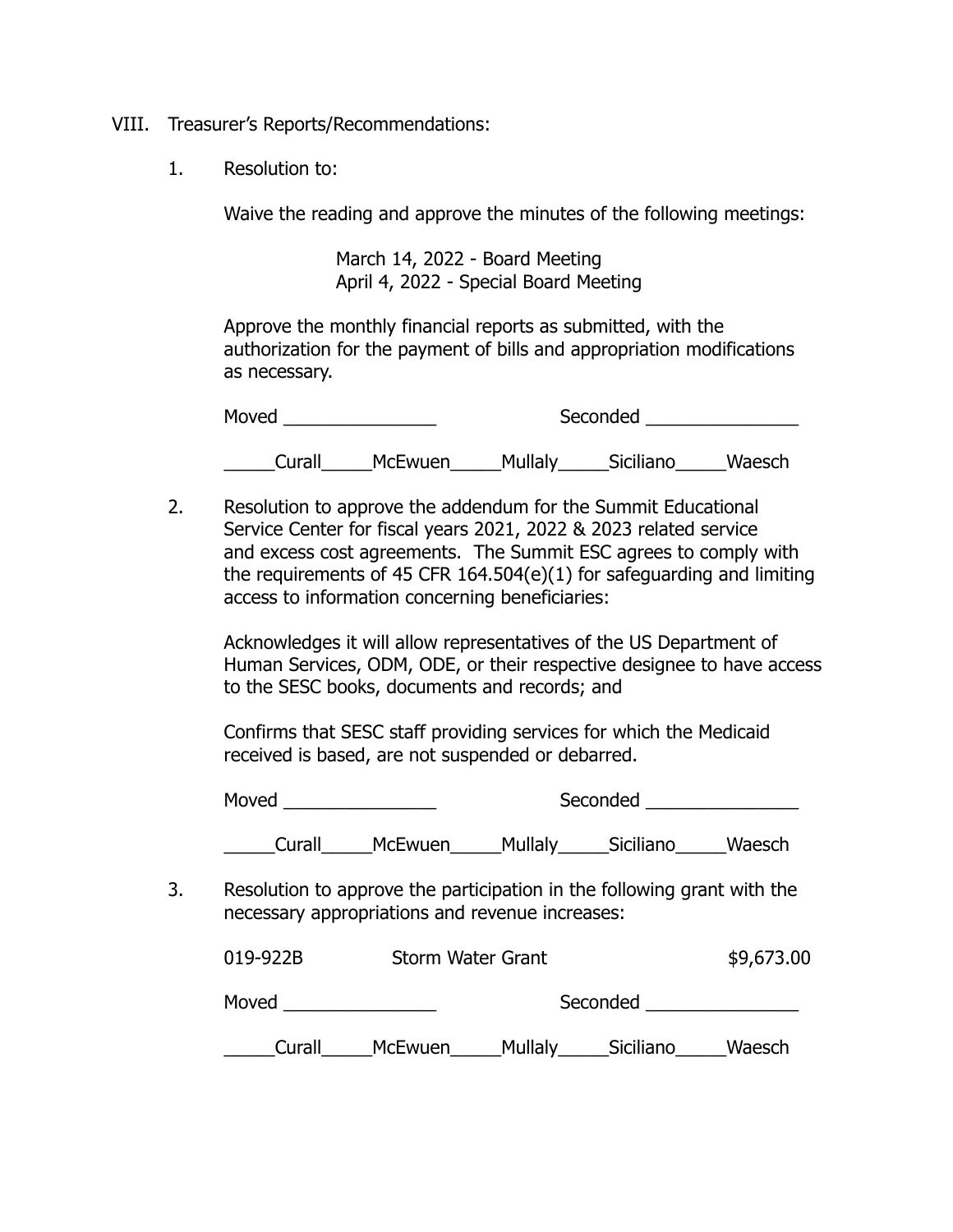4. Resolution to approve the following appropriation adjustments base on the increase and decrease of corresponding revenue adjustments:

| 006<br>026<br>300 902H | Cafeteria<br><b>Flex Spending</b><br><b>Athletics</b> |                | Increase<br>Increase<br>Increase | \$120,000.00<br>\$10,000.00<br>\$80,000.00 |
|------------------------|-------------------------------------------------------|----------------|----------------------------------|--------------------------------------------|
| Moved                  |                                                       |                | Seconded                         |                                            |
| Curall                 | <b>McEwuen</b>                                        | <b>Mullaly</b> | Siciliano                        | Waesch                                     |

5. Resolution to approve participation in Workers Comp Group Retro Rating Program through Sheakley and the Ohio Schools Council for January 1, 2023 through December 31,2023, with an anticipated premium of \$21,356.00.

| Moved  |                |         | Seconded  |        |
|--------|----------------|---------|-----------|--------|
| Curall | <b>McEwuen</b> | Mullaly | Siciliano | Waesch |

6. Resolution to approve the agreement with Arbiterpay for the compensation and tax reporting of sports officials at a rate of \$2.00 per transaction to be paid from the General Fund as well as a one time onboarding fee of \$1,995.00.

| Moved             |  |         | Seconded  |        |
|-------------------|--|---------|-----------|--------|
| McEwuen<br>Curall |  | Mullaly | Siciliano | Waesch |

- IX. Superintendent's Reports/Recommendations:
	- 1. Recommend the Board accept the resignation of Kristin Zink, Intervention Specialist, effective May 1, 2022.

|    |        |                                                                                                                      |  | Seconded ____________________   |        |
|----|--------|----------------------------------------------------------------------------------------------------------------------|--|---------------------------------|--------|
|    |        | Curall______McEwuen______Mullaly______Siciliano______Waesch                                                          |  |                                 |        |
| 2. |        | Recommend the Board hire Samantha Hopkins, as a Monitor, Step 1,<br>with a 1 year contract, effective April 4, 2022. |  |                                 |        |
|    |        |                                                                                                                      |  | Seconded ________________       |        |
|    | Curall | _McEwuen_                                                                                                            |  | _Mullaly_______Siciliano_______ | Waesch |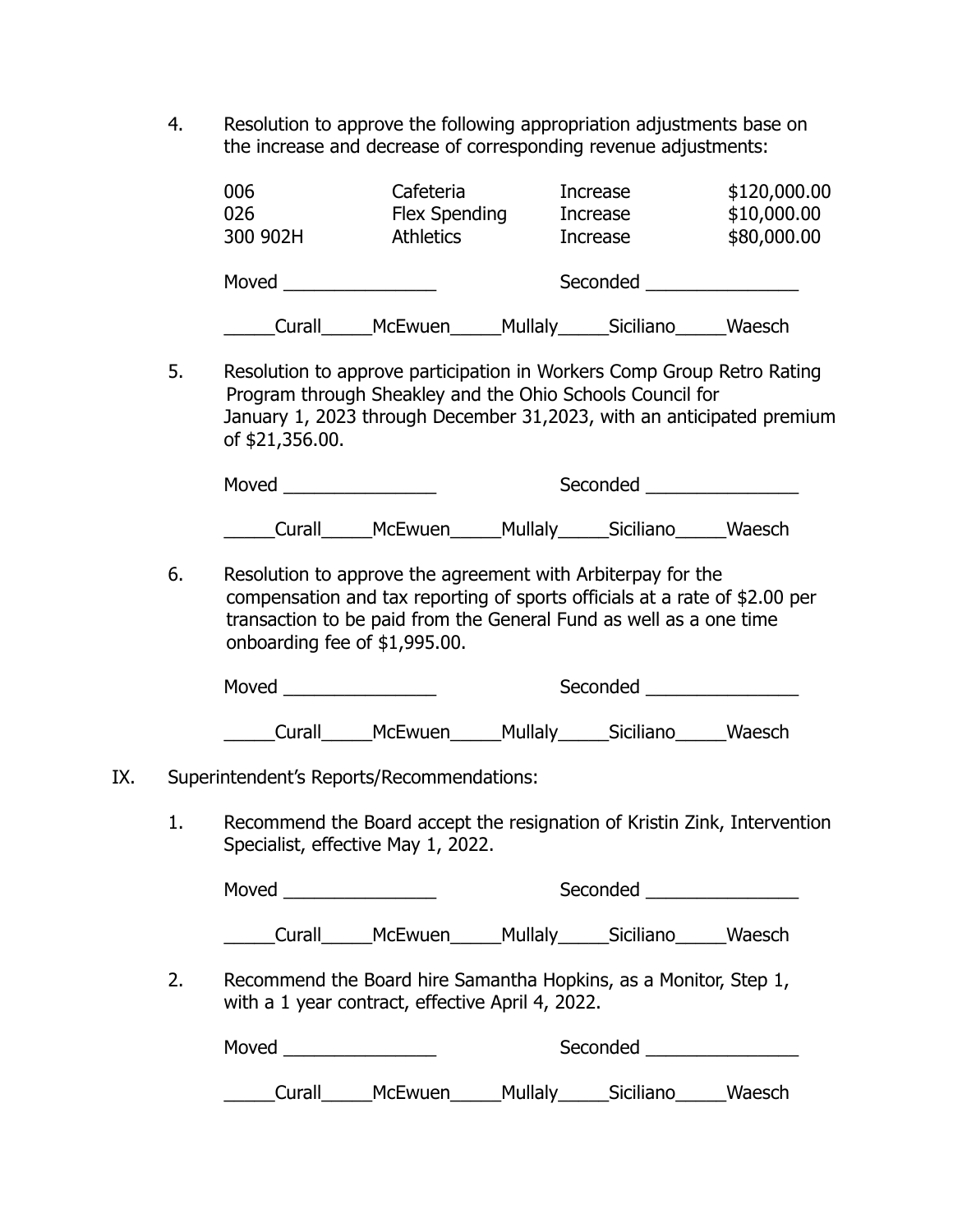3. Recommend the Board approve a 1 year unpaid leave of absence for Christy Duvall, Elementary Teacher, effective the 2022-2023 school year.

| Moved  |                | Seconded |           |        |
|--------|----------------|----------|-----------|--------|
| Curall | <b>McEwuen</b> | Mullaly  | Siciliano | Waesch |

4. Recommend the Board approve the classified contracts, effective the 2022-2023 school year:

| <b>Rosalie Cadle</b>     | Monitor                   |           | 2 year     |
|--------------------------|---------------------------|-----------|------------|
| Deanna Day               | <b>Monitor</b>            |           | 2 year     |
| Maureen Durbak           | <b>Bus Aide</b>           |           | Continuing |
| Mark Dye                 | <b>Bus Driver</b>         |           | 2 year     |
| <b>Walter Froelich</b>   | Maintenance               |           | 2 year     |
| Kathleen Gerhardt        | Cafeteria                 |           | 2 year     |
| <b>Kelly Ginter</b>      | <b>Clerical Secretary</b> |           | Continuing |
| Samantha Hopkins         | Monitor                   |           | 2 year     |
| Debbie Paolucci          | Secretary                 |           | Continuing |
| <b>Heather Rader</b>     | <b>Educational Aide</b>   |           | 2 year     |
| Samantha Sandy           | <b>Bus Driver</b>         |           | 2 year     |
| <b>Bruce Vandergrift</b> | <b>Bus Driver</b>         |           | 2 year     |
| Peggy Williams           | Cafeteria                 |           | Continuing |
| Moved                    |                           | Seconded  |            |
| McEwuen<br>Curall        | Mullaly____               | Siciliano | Waesch     |

## 5. Recommend the Board approve the following substitutes:

| Cody Coontz<br>Linden White<br><b>Brandon Nicholas</b><br>Rosalie Cadle<br>Megan Davis<br>Rebecca Capan<br>Elizabeth Delong<br>Erika Scott | <b>Student Custodian/Maintenance</b><br>Student Custodian/Maintenance<br>Substitute Custodian/Maintenance<br>Substitute Custodian, effective 3/21/22<br>Substitute Teacher<br>Substitute Teacher, effective 4/18/22<br>Substitute Bus Aide/Bus Driver<br>Substitute Teacher |
|--------------------------------------------------------------------------------------------------------------------------------------------|-----------------------------------------------------------------------------------------------------------------------------------------------------------------------------------------------------------------------------------------------------------------------------|
| Moved                                                                                                                                      | Seconded                                                                                                                                                                                                                                                                    |
| McEwuen<br>Curall                                                                                                                          | <b>Mullaly</b><br>Siciliano<br>Waesch                                                                                                                                                                                                                                       |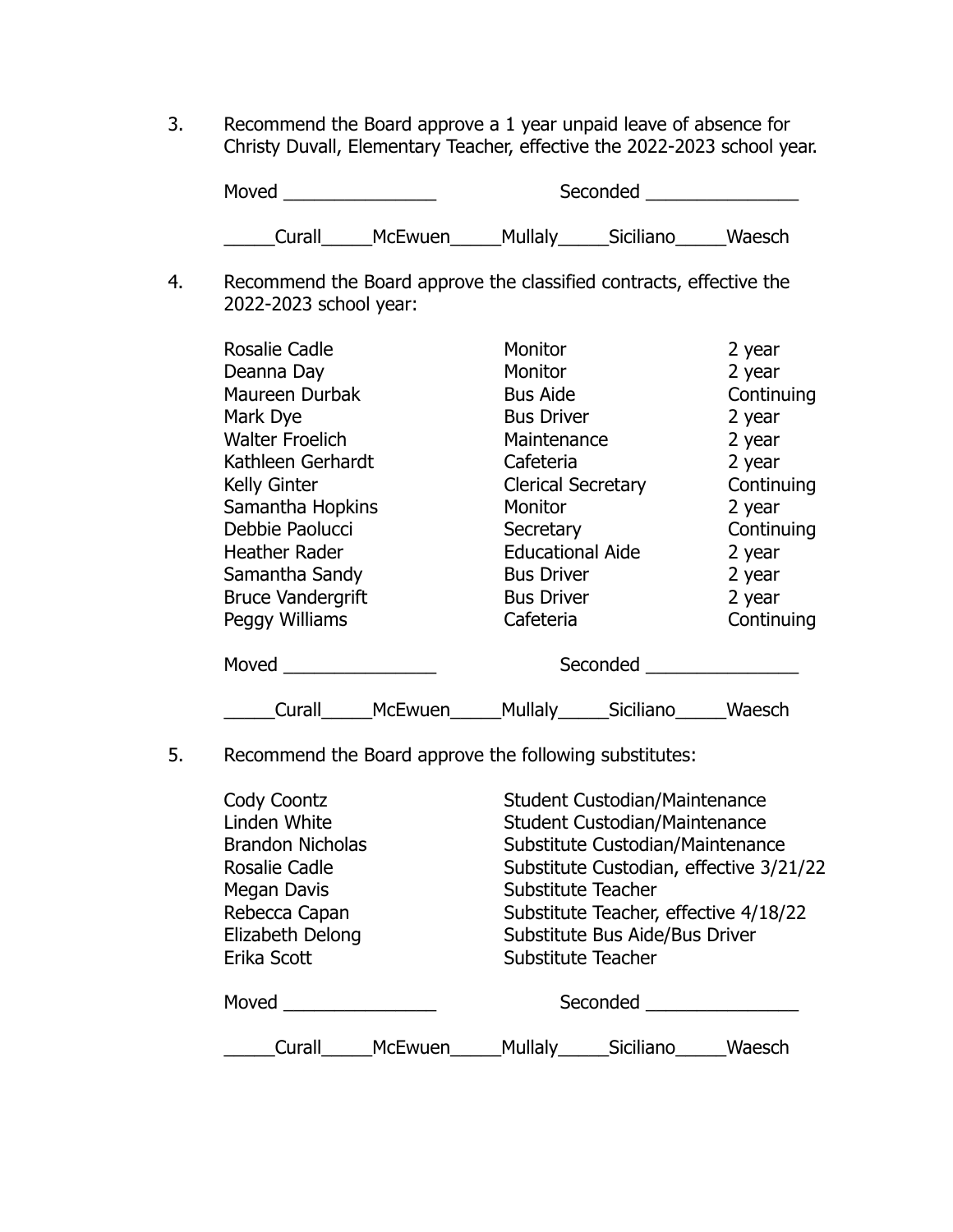6. Recommend the Board approve the 2nd reading and adopt the following policies:

|    | 1616          | <b>Staff Dress and Grooming</b>                                                                                                            |                                 |                                | <b>New</b>     |
|----|---------------|--------------------------------------------------------------------------------------------------------------------------------------------|---------------------------------|--------------------------------|----------------|
|    | 3216          |                                                                                                                                            | <b>Staff Dress and Grooming</b> |                                |                |
|    | 4216          |                                                                                                                                            | <b>Staff Dress and Grooming</b> |                                |                |
|    | 2271          |                                                                                                                                            | <b>College Credit Plus</b>      |                                |                |
|    | 5511          | Dress and Grooming                                                                                                                         |                                 |                                | Revised        |
|    | 5772          | Weapons                                                                                                                                    |                                 |                                | <b>Revised</b> |
|    | 6110          | <b>Grant Funds</b>                                                                                                                         |                                 |                                | <b>Revised</b> |
|    | 6114          | Cost Principles - Spending Federal Funds                                                                                                   |                                 |                                | <b>Revised</b> |
|    | 6325          | Procurement - Federal Grants/Funds                                                                                                         |                                 |                                | Revised        |
|    | 6423          | Use of Credit Cards                                                                                                                        |                                 |                                | Revised        |
|    | 7217          | Anti-Harassment                                                                                                                            |                                 |                                | Revised        |
|    | 2370.01       | <b>Blended Learning</b>                                                                                                                    |                                 |                                | Revised        |
|    | 8500          | Nondiscrimination and Equal Employment<br>Opportunity                                                                                      |                                 |                                | Revised        |
|    |               |                                                                                                                                            |                                 | Seconded _____________________ |                |
|    |               | ____Curall______McEwuen______Mullaly______Siciliano______Waesch                                                                            |                                 |                                |                |
|    |               | Western Reserve for the provision of Naviance Consortium for the<br>2022-2023 school year.                                                 |                                 |                                |                |
|    |               | Moved <b>Example 2019</b>                                                                                                                  |                                 | Seconded <b>Seconded</b>       |                |
|    |               | ___Curall______McEwuen______Mullaly______Siciliano______Waesch                                                                             |                                 |                                |                |
| 8. |               | Recommend the Board approve the Rootstown Youth Soccer Club and<br>Youth Football to use school property during the 2022-2023 school year. |                                 |                                |                |
|    | Moved         |                                                                                                                                            |                                 | Seconded                       |                |
|    |               | Curall______McEwuen______Mullaly______Siciliano______Waesch                                                                                |                                 |                                |                |
| 9. | in May, 2022. | Recommend the Board approve the NHS Farmer's Market beginning                                                                              |                                 |                                |                |
|    |               | Moved __________________                                                                                                                   |                                 | Seconded __________________    |                |
|    |               | Curall______McEwuen______Mullaly______Siciliano______Waesch                                                                                |                                 |                                |                |